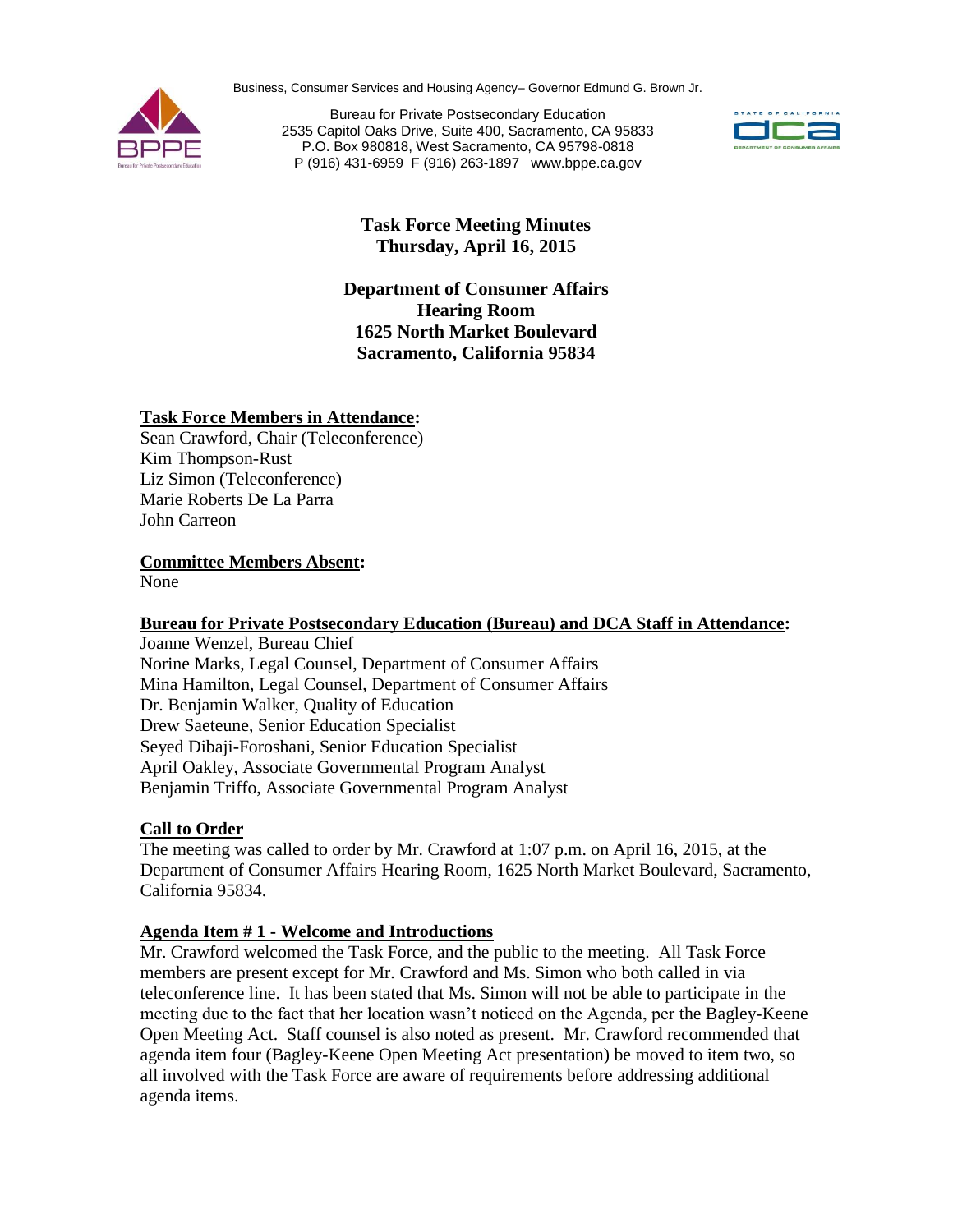## **Agenda Item #2 – Discuss Task Force Responsibilities under California Education Code (CEC)**

### **(a). Scope of Task Force**

Mr. Crawford explained the three primary objectives of the task force: 3(a) whether students attending institutions should receive certain disclosures prior to enrolling in an educational program offered by those institutions; 3(b) the means of reporting student outcomes and the content of those reports are appropriate; 3(c) and steps the state may take to promote the growth of high-quality training programs in skills for high technology occupations. Mr. Crawford asked for Ms. Wenzel to discuss the individual items. Ms. Wenzel referenced the form that was provided, and opened the floor to the Task Force for recommendations on how to proceed. Mr. Carreon recommended that the next session be a brainstorming session focusing on the issues, as well as format of the report. Ms. De La Parra noted that the Task Force must focus on: what it means to promote growth; intake and exit evaluations; compilation of data. Ms. Thompson-Rust recommended looking at other government agencies that have policies surrounding these topics. Mr. Crawford agreed with the before listed items, as well as recommending frequent updates with the Advisory Committee, to ensure alignment with their expectations.

## **(b). Report Requirements**

Ms. Wenzel stated that the report is due to the Legislature by July 1, 2016, but to the Advisory Committee by January 1, 2016. The Advisory Committee will then approve, modify, or reject the report.

#### **Agenda Item #3 – Task Force Process and Timeline for compliance with CEC section 94880.1**

Mr. Crawford recommended that there be a cushion given for the completion of the report due to the nature of individual's schedules at the end of the year. He foresees there being about a six month window to have the majority of the report completed. Ms. De La Parra agreed, and recommended having students come to a Task Force meeting to have a round table discussion. Mr. Carreon would like to see the scope of the project defined first, to ensure that there is a frame of reference for the students. Mr. Carreon recommended that there be input from everyone on each topic, not just those with a background in the area. Ms. Thompson Rust stated that she can bring processes from the accrediting institutions, to view how other agencies are dealing with this topic. Mr. Carreon recommended that everyone bring a bit of research to the next meeting, so there can be an effective brainstorming session. Mr. Crawford agreed with the recommendation, he also asked that the Bureau distribute the requirements for the School Performance Fact Sheet. Mr. Carreon recommended bringing in industry experts to discuss how the high technology landscape is shifting. Ms. De La Parra also recommended that the Task Force discuss how students can be kept on the cutting edge of technology. It was recommended by Mr. Crawford that each member self-focus on an area that is of interest, but review the entire scope of the Task Force before the next meeting. Ms. Wenzel recommended that May  $11<sup>th</sup>$  be the next meeting.

## **Agenda Item #4 – Presentation on Bagley-Keene Open Meeting Act**

Ms. Hamilton and Ms. Marks, counsel to the Bureau, provided and reviewed a top ten rules of Bagley-Keene document with the Task Force. Ms. Hamilton asked for any questions, there were none.